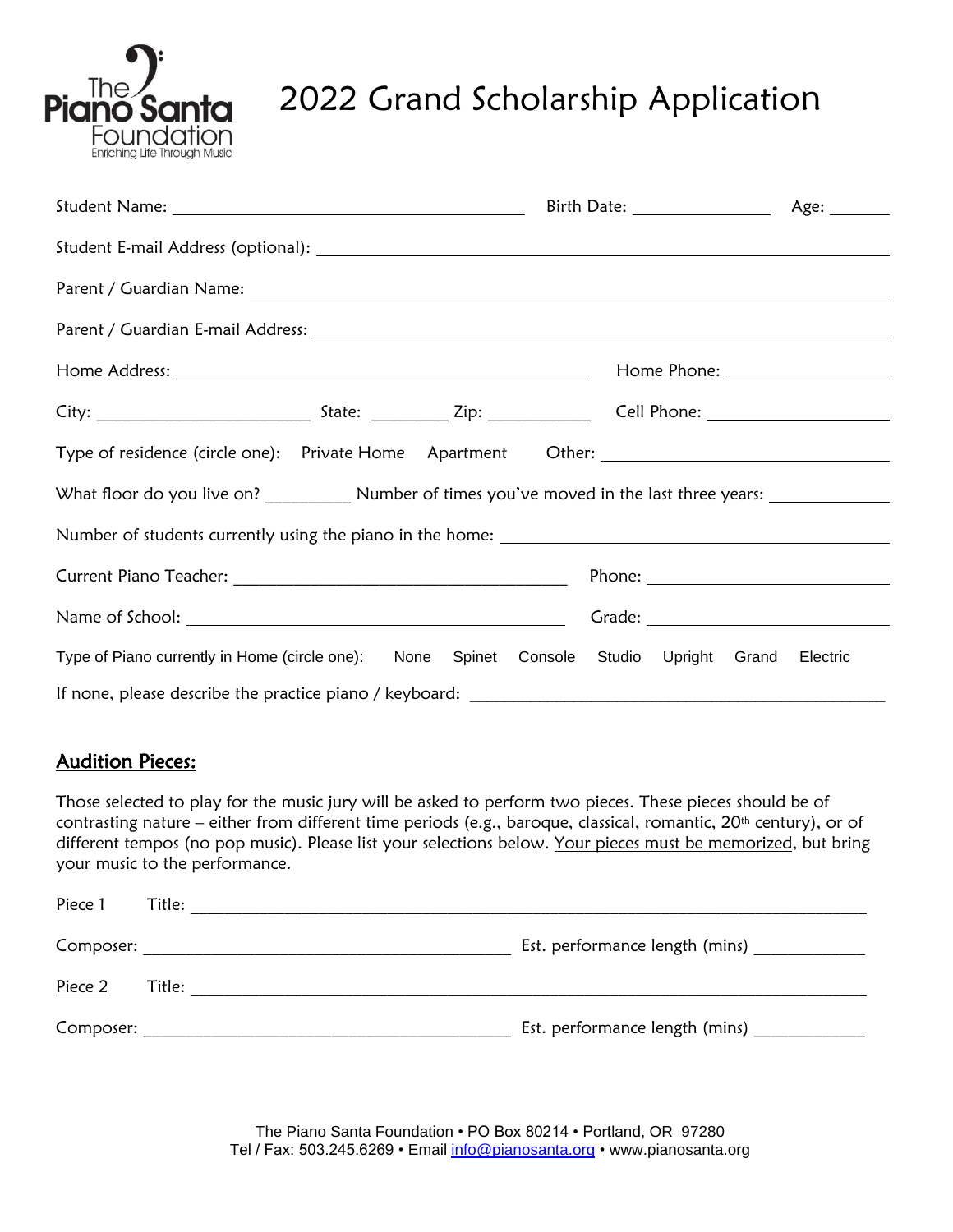# 2022 PIANO SANTA FOUNDATION GRAND SCHOLARSHIP Description and Timeline

# Scholarship Description

The Portland-area student selected as the winner of the PSF Grand Scholarship receives the use of a grand piano in their home for two years, with piano moving, annual tuning and maintenance costs included. At the end of the two-year term, the piano passes on to the next scholarship recipient. Grand Scholarship recipients are required to perform at all PSF events, as well as adhere to other responsibilities outlined in the Grand Scholarship Agreement, Participation and Policy Statement, and Release of Liability. The Grand Scholarship may also offer other performance opportunities in the community.

### Application / Audition Timeline

| May 16, 2022   | <b>Deadline for applications.</b> All applications must be received in the PSF office by<br>this date. Applications with missing or incomplete information may be<br>disqualified.                                                                                                                                              |  |  |  |  |
|----------------|---------------------------------------------------------------------------------------------------------------------------------------------------------------------------------------------------------------------------------------------------------------------------------------------------------------------------------|--|--|--|--|
| June 1, 2022   | Notification to applicants. Applicants selected to perform for the music jury will<br>be notified by phone or mail with the location, date and time of their auditon.<br>Applicants that were not selected will be notified by mail only.                                                                                       |  |  |  |  |
| June 18, 2022  | Auditions. Selected applicants will perform their pieces before a jury at a local<br>venue.                                                                                                                                                                                                                                     |  |  |  |  |
|                | Due to safety concerns related to the pandemic, it may be necessary to modify the<br>format for the auditions. This may include recording live auditions with remote<br>adjudication or the use of video submissions. Selected applicants will receive<br>more information on the audition format by June 1.                    |  |  |  |  |
| July 5, 2022   | Notification to interview finalists. In-home interviews will be scheduled with the<br>finalists. Interviews are conducted by the Piano Santa Foundation Scholarship<br>Committee. The Piano Santa Foundation may request these interviews to be held<br>remotely through Zoom, Facetime, or other video conference application. |  |  |  |  |
| August 1, 2022 | Notification to PSF Grand Scholarship winner. Scholarship contracts and other<br>paperwork will be finalized after notification. Arrangements will be made to<br>deliver the piano upon completion of scholarship paperwork.                                                                                                    |  |  |  |  |
| Sept. 1, 2022  | Official start of 2022 PSF Grand Scholarship.                                                                                                                                                                                                                                                                                   |  |  |  |  |

PSF's goal is to select the scholarship recipient who will receive the most benefit, both musically and personally, from the use of the piano and who will serve as a role model through participation in the PSF program.

Notification to students advancing in the process occurs by phone, e-mail or mail on or before the dates specified. All decisions of the jury and the PSF scholarship committee are final.